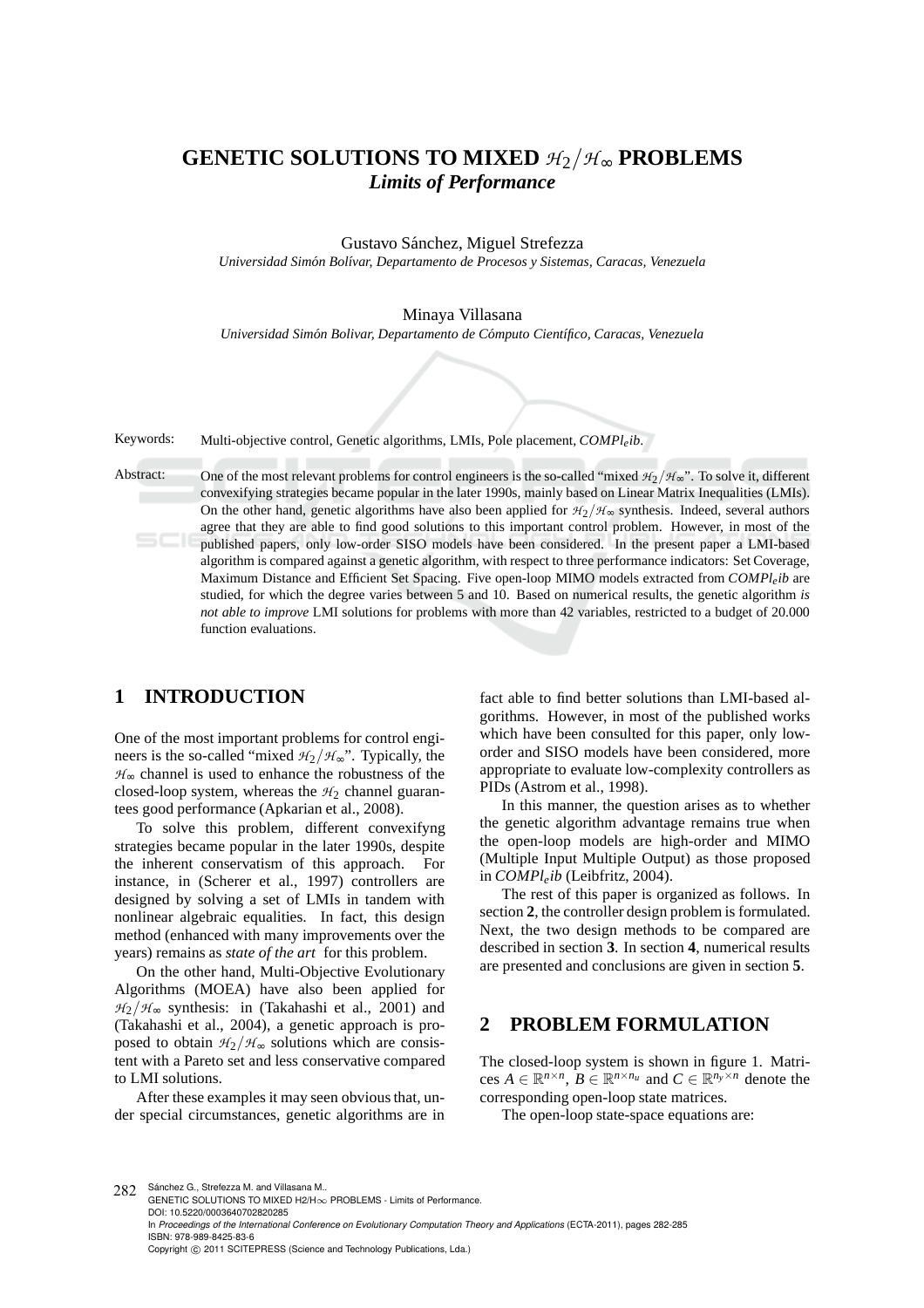

Figure 1: Continuous-time closed-loop design model.

$$
\begin{cases}\n\dot{x} = Ax + Iw + Bu \\
z_1 = y = Cx \\
z_2 = Ax\n\end{cases}
$$
\n(1)

In this formulation,  $w \in L_2^{n_w \times 1}$  denotes the exogenous input,  $z_1 \in L_2^{n_{z_1} \times 1}$  $\sum_{2}^{n_{z_1} \times 1}$  and  $z_2 \in L_2^{n_{z_2} \times 1}$  $\frac{n_{22}}{2}$  represents the outputs to be regulated, while  $u \in L_2^{n_u \times 1}$  and  $y \in L_2^{n_y \times 1}$ 2 represent the control input and the measured output respectively. It is assumed the open-loop model is strictly proper, stabilizable from *u* and detectable from  $y$ .  $\Box$ AND TE

Consider a full-order linear controller *K<sup>c</sup>* described by the state equations

$$
K_c: \begin{cases} \dot{x}_c = A_K x_c + B_K y \\ u = C_K x_c + D_K y \end{cases} \tag{2}
$$

Finally, let

$$
G_1(K_c) = G_{z_1w}(K_c)
$$
  
\n
$$
G_2(K_c) = G_{z_2w}(K_c)
$$
\n(3)

be the closed-loop transfer function from  $w$  to  $z_1$  and *z*<sub>2</sub> respectively. The mixed  $H_2/H_{\infty}$  control problem is stated as:

$$
P_{\mathcal{H}_2/\mathcal{H}_\infty} : \min_{K_c} \left( \begin{array}{c} \|G_1(K_c)\|_2 \\ \|G_2(K_c)\|_\infty \end{array} \right)
$$
  
\nsubject to  
\n
$$
G_1(K_c) \text{ and } G_2(K_c) \text{ are stable}
$$
\n(4)

In this formulation the term *min* should be interpreted as the search for the best possible *approximation of the corresponding Pareto-optimal set*.

### **3 DESIGN METHODS**

In this section two methods to solve the multiobjective problem  $P_{\mathcal{H}_2/\mathcal{H}_\infty}$  are described.

#### **3.1 LMI-based Method**

In this sub-section a design algorithm based on the re-

sults presented in (Scherer et al., 1997) is proposed. In fact, these authors demonstrated that given two positive scalars  $\gamma_2, \gamma_\infty$  the following equations hold

$$
||G_1(K_c)||_2 \leq \gamma_2
$$
  
\n
$$
||G_2(K_c)||_{\infty} \leq \gamma_{\infty}
$$
\n(5)

if there exist matrices  $X > 0, Y > 0, \widehat{A}, \widehat{B}, \widehat{C}, \widehat{D}$  such that a certain set of LMIs are feasible.

To build the approximation of the Pareto-front, the following iterative procedure is proposed (see Algorithm 1): First the limit of one restriction is increased and the other one decreased (i.e. linearly). Then, the feasability problem is solved and the solution *K<sup>c</sup>* is archived, *only in case it is non-dominated*. Otherwise it is rejected.



## **3.2 Multi-objective Pole Placement with Evolutionary Algorithms (MOPPEA)**

In the following we describe a design method, named Multi-Objective Pole Placement with Evolutionary Algorithms (MOPPEA).

In the general case, an output feedback controller can be designed by combining a full information controller with a state observer. The resulting output feedback sub-system is called "observer-based controller" and has the following state-equations:

$$
\begin{cases}\n\dot{x}_c = (A + BK + LC)x_c - Ly \\
u = Kx_c\n\end{cases}
$$
\n(6)

where  $x_c$  is the estimated state.

Let  $pk \in \mathbb{C}^{n_k}$  and  $pl \in \mathbb{C}^{n_l}$  be the eigenvalues of  $A + BK$  and  $A + LC$  respectively. To assure closedloop system stability, the gain matrix *K* and *L* must be calculated in such way that *pk* and *pl* belong to C<sup>−</sup> (open left-half complex plan)*.*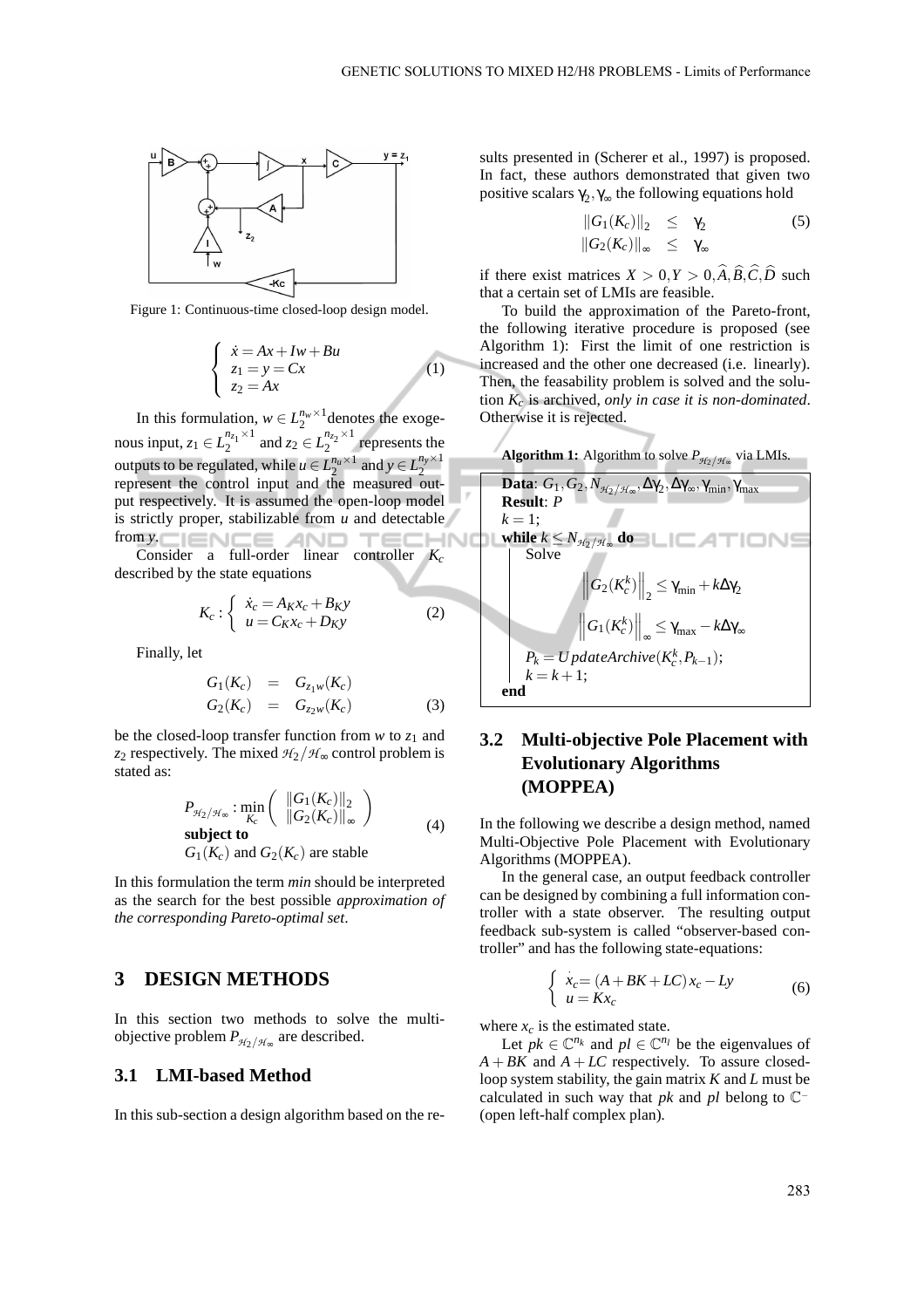Thus, the key concept of the proposed design method is using an evolutionary process in order *to evolve matrices*  $K \in \mathbb{R}^{n_u \times n}$  *and*  $L \in \mathbb{R}^{n \times n_y}$ . Thus, the mixed  $H_2/H_{\infty}$  control problem is stated again as:

$$
\widehat{P}_{\mathcal{H}_2/\mathcal{H}_\infty}: \min_{\substack{K \in \mathbb{R}^{n_u \times n}, L \in \mathbb{R}^{n \times n_y} \\ G_1(K, L), G_2(K, L) \text{ are stable}}} \left( \frac{\|G_1(K, L)\|_2}{\|G_2(K, L)\|_\infty} \right) \tag{7}
$$

Regarding the initial population, it can be generated using the algorithm proposed in (Sánchez et al., 2007). After that, SPEA2 is used to drive the design process, taking advantage of its ability to manage an archive of non-dominated solutions.

### **4 NUMERICAL RESULTS**

In this section two algorithms are compared:

- A1: SPEA2 enhanced with special operators and restricted to 20.000 objective function evaluations, using the parameters shown in table 1. This quantity was fixed considering the total time available for computations.
- A2: LMI-based design (see Algorithm 1).

Table 1: Setting parameters used for SPEA2.

| <b>Parameter</b>                | Value              |  |  |  |  |
|---------------------------------|--------------------|--|--|--|--|
| Initial Population              | Randomly generated |  |  |  |  |
| Representation                  | $K+L$              |  |  |  |  |
| <b>Cross-Over Recombination</b> | Arithmetical       |  |  |  |  |
| Cross-Over Rate                 | 0.9                |  |  |  |  |
| <b>Mutation Operator</b>        | Gaussian           |  |  |  |  |
| <b>Mutation Rate</b>            | 0.1                |  |  |  |  |
| <b>Population Size</b>          | 200                |  |  |  |  |
| <b>Stop Condition</b>           | 100 generations    |  |  |  |  |
| <b>Population Size</b>          | 100                |  |  |  |  |
| <b>Offspring Size</b>           | 100                |  |  |  |  |

Table 2 (at the top of the next page) presents the information related with the selected *COMPleib* models, each one characterized by a particular nomenclature. Five models were selected: AC1, AC6, WEC1, NN10 and AC9, for which the number of decision varies between 30 and 90. Table 2 also presents, for each model, the parameters  $N_{\mathcal{H}_2/\mathcal{H}_\infty}, \Delta \gamma_2$ ,  $\Delta \gamma_{\infty}$ ,  $\gamma_{\min}$  and  $\gamma_{\max}$  used by A2.

Thirty executions were simulated for each algorithm and for each problem. Let  $P \mathcal{F}_1$  and  $P \mathcal{F}_2$  be the Pareto approximations found by two different algorithms. To compare their performance, the following indicators were computed:

- Set Coverage(*C*)
- Maximum Distance(*MD*)
- Efficient Set Spacing(*ESS*)

The values obtained for these indicators are shown in tables 3 and 4. For each indicator the mean value and the standard deviation within parentheses are presented. These results confirm that the LMI-based algorithm is able to produce dominating solutions with respect to the genetic algorithm, for problems with more than 42 decision variables. Note that A1 achieves better results than A2 with respect to *MD*. However, A2 achieves better results with respect to *ESS*, which can be explained given the deterministic nature of A1.



| $C(A_i, A_j)$  | A1        | A2                 |
|----------------|-----------|--------------------|
|                |           | AC1:0.8619(0.1326) |
|                |           | AC6:0(0)           |
| A1             |           | NN10:0(0)          |
| .oc4           |           | WEC1:0(0)          |
|                |           | AC9:0(0)           |
|                | AC1:0(0)  |                    |
|                | AC6:0(0)  |                    |
| A <sub>2</sub> | NN10:1(0) |                    |
|                | WEC1:1(0) |                    |
|                | AC9:1(0)  |                    |
|                |           |                    |

Table 4: MD and ESS results.

|                | МD                     | ESS                  |
|----------------|------------------------|----------------------|
| A <sub>1</sub> | AC1:0.7589(0.0535)     | AC1:0.0190(0.0069)   |
|                | AC6:120.4263(67.0600)  | AC6:3.5698(4.0164)   |
|                | NN10:3.5940(0.7046)    | NN10:0.1026(0.0407)  |
|                | WEC1:45.3320(7.7541)   | WEC1:1.0784(0.4881)  |
|                | AC9:564.2026(190.4456) | AC9:21.5037(17.8440) |
|                | AC1:0.1618(0)          | AC1:0.0122(0)        |
| A <sub>2</sub> | AC6:2.8065(0)          | AC6:0.0152(0)        |
|                | NN10:1.0200(0)         | NN10:0.0188(0)       |
|                | WEC1:36.0976(0)        | WEC1:0.1540(0)       |
|                | AC9:59.2017(0)         | AC9:3.3800(0)        |

### **5 CONCLUSIONS**

In this paper, we analyze the performance of a genetic algorithm (SPEA2) to solve five mixed  $H_2/H_{\infty}$  design problems, taking as reference a LMI-based iterative algorithm and considering a fixed budget of 20.000 evaluations.

Based on the obtained results, the following conclusions can be stated:

• Unlike other representations, the proposed  $(K, L)$ chromosome is able to efficiently explore the controller space, even for models with order greater